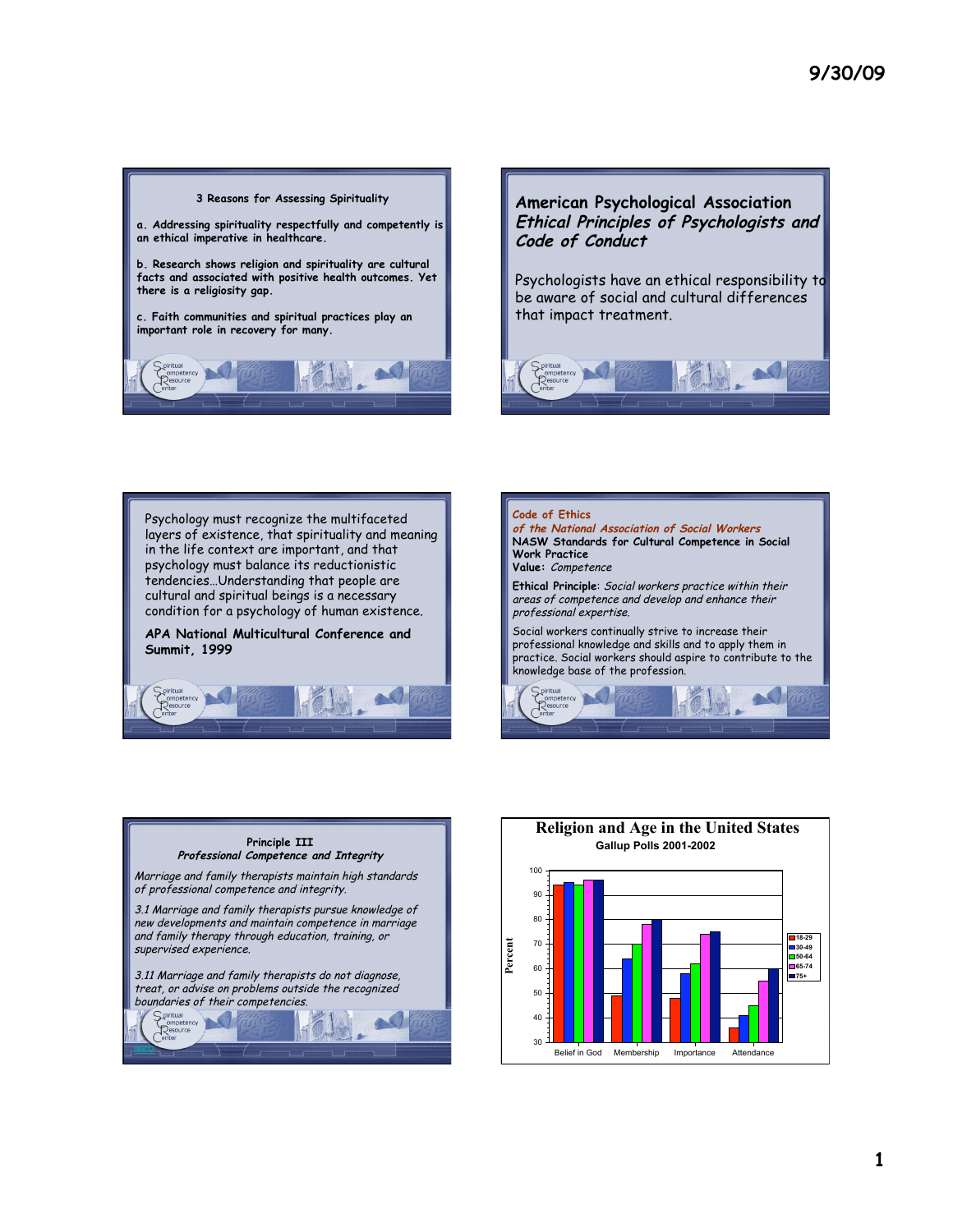## **Religious and spiritual issues are often addressed in treatment**

- 60% APA psychologists: clients often expressed their personal experiences in religious language
- 1 in 6 presented issues which directly involve religion or spirituality
- 72% indicate that they had at some time addressed religious or spiritual issues in treatment











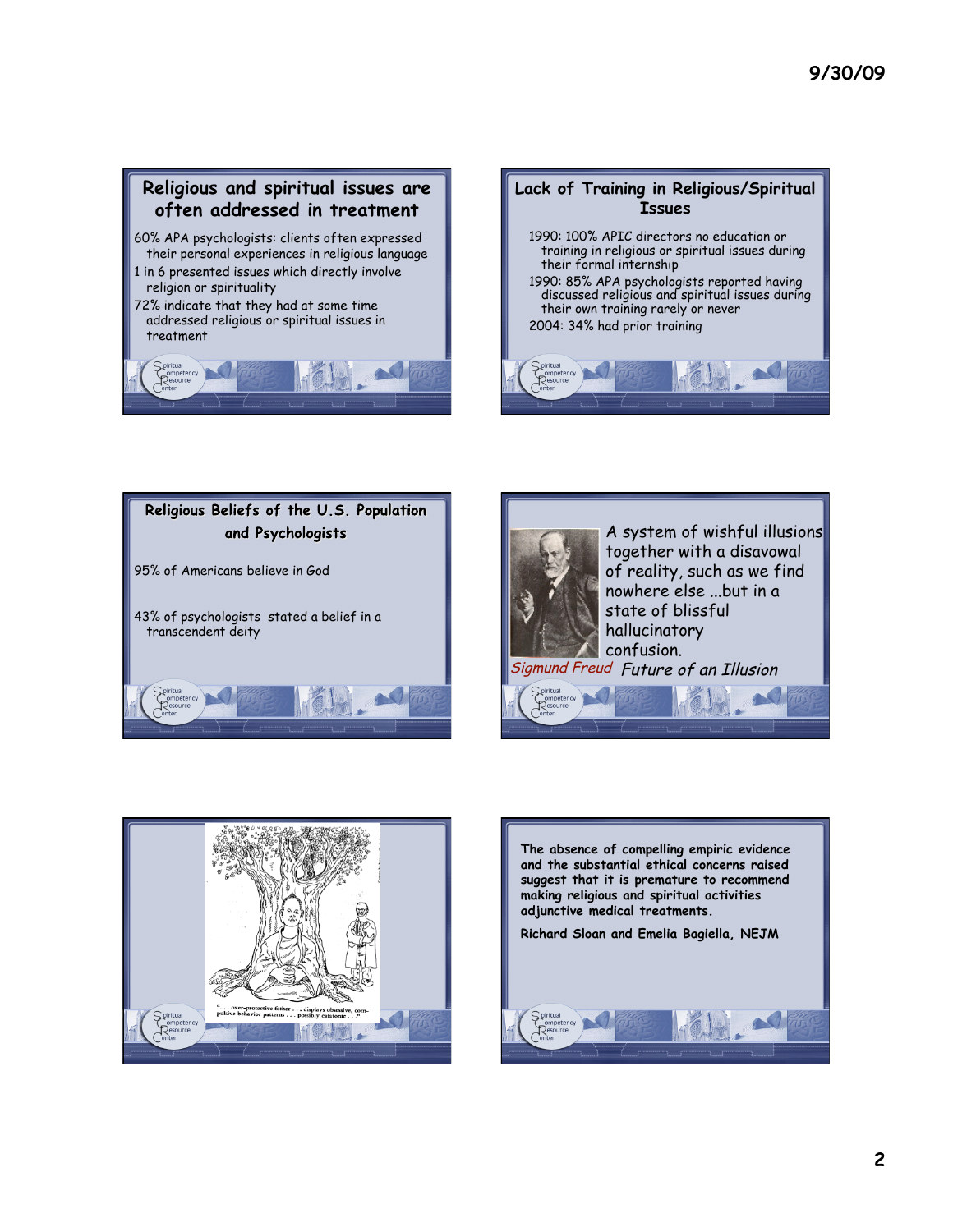



**JCAHO mandates that the spiritual component of a person's life must be considered in health care. A spiritual assessment should at least ascertain a patient's religious preference, beliefs, and any spiritual practices. The assessment must be documented in the patient record.** 





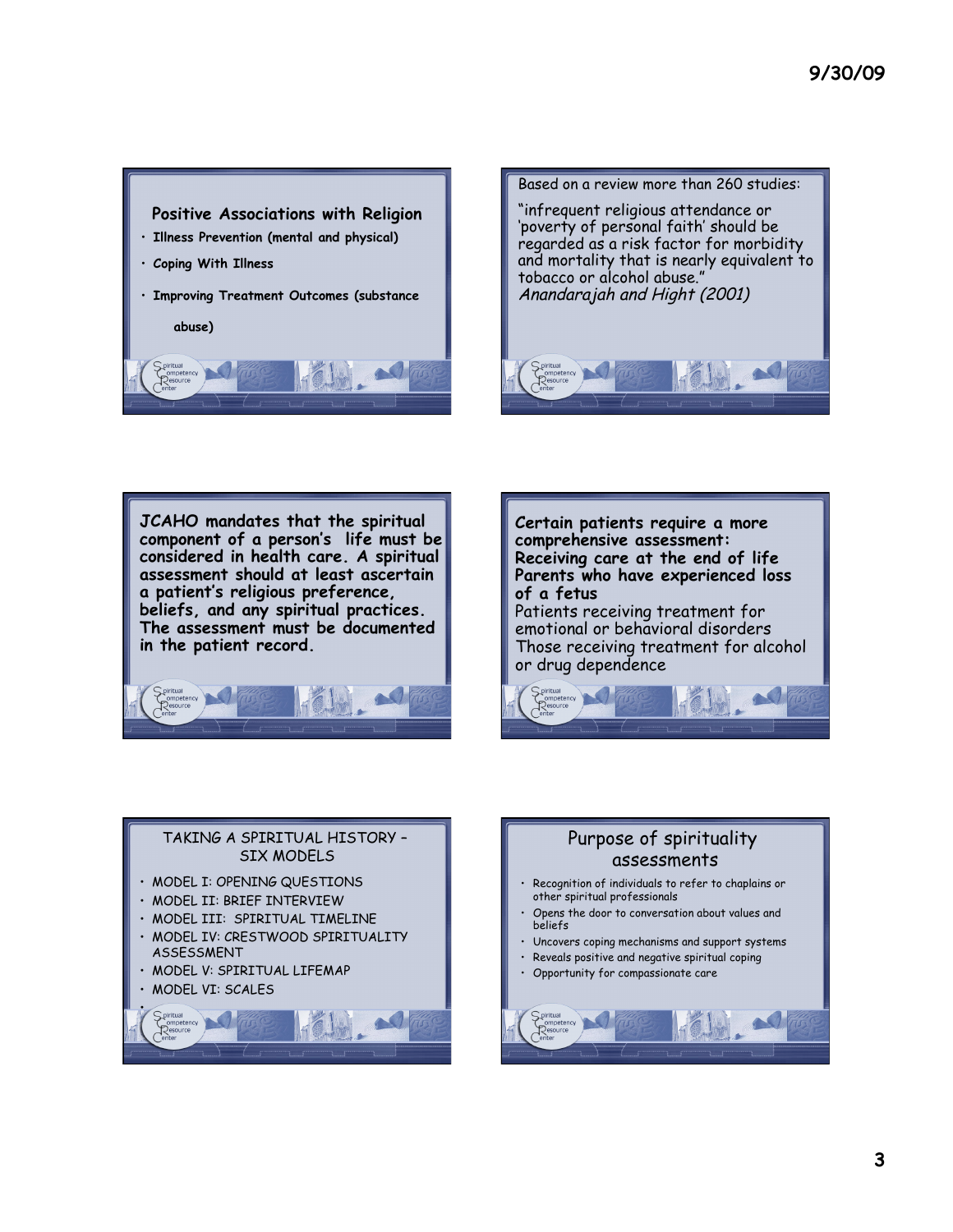## Purpose of spirituality assessments

- (1) to provide a counselor insight into the spiritual world of the individual
- (2) to provide information regarding his/her current thoughts on the role of spirituality
- (3) to assist counselors in assessing how a client's conception of spirituality relates to other areas of his/her life.

Young and Fuller 1996



 **Sally Clay considers her mental problems to have been a "spiritual crisis", for which "finding a spiritual model of recovery was a question, of life or death. . . . My experiences were, and always had been, a spiritual journey—not sick, shameful, or evil."**